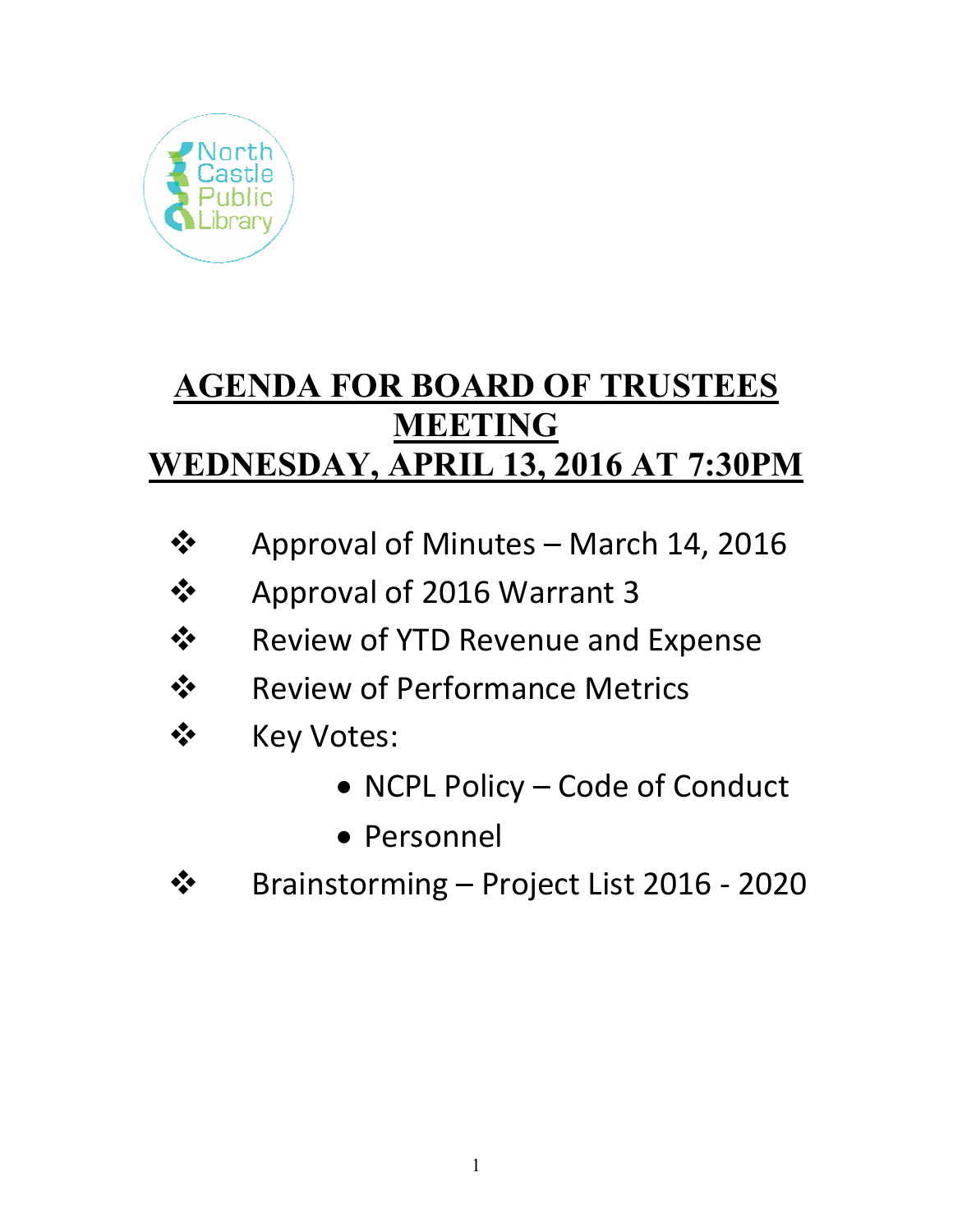# **North Castle Public Library**

## **Library Board of Trustee Minutes – April 13, 2014**

Sean Ryan called meeting to order at 7:35PM

#### **In attendance:**

**Trustees:** Lisa Meyer Chorne, Jeanne Lapsker, Jennifer Paulson Lee, Stephanie Paul, David Charney, Scott Stopnik and Sean Ryan.

**Library:** Megan Dean, Edie Martimucci

**Approval of Minutes**: A motion to approve the March 14, 2016 minutes was made by Jeanne and seconded by Jennifer. All were in favor.

**Approval of NCPL 2016 Warrant 3** - Total expenses included in Warrant 3 are \$42,383.06 of which the Friends are paying \$13,818.25. Thank you Friends for your continuing support!!! Scott Stopnik has reviewed all invoices in this warrant and supports its approval. Thank you, Scott!!! Thanks also to Kieya Glaze for her financial support of our library!!! Motion to approve Warrant 3 was made by David and seconded by Jeanne. All were in favor.

#### **Key Votes/Decisions:**

- NCPL Code of Conduct was updated and approved Lisa made motion. David seconded. All were in favor.
- Motion to approve the hiring of Nicolas Shallcross effective April 18, 2016 at a salary of \$11.00/hour was made by Jennifer and seconded by Scott. All were in favor.
- Motion to approve new carrels for public work stations a 4 carrel plan to be installed in Armonk and paid for by The Friends - was made by Jeanne. Scott seconded. All were in favor. Thank you, Friends!!! The library will incur cost for replacement of floor tiles and for repositioning of electric and computer wiring. Installation of these new carrels are one part of the project to reorganize space use within the library – renovation of the Magazine Room into a dedicated programming space and consolidation of adult materials into the Elson Room. This will reduce conflicts between our rapidly growing programming attendance and our other uses of the library such as quiet study.

#### **President's Report:**

We are on track to meet our 2016 objectives and to make significant progress on our strategic initiatives – completion of our awarded grant, growth of circulation and programming attendance, and our financial restructuring to enable the above initiatives.

#### **Brainstorming Session:**

A review of planned NCPL restructuring actions through the strategic period 2016-2020 including projections of financial restructuring savings and costs of re-engineering projects was discussed. This review provides concrete evidence of our success to date and will allow for the BOT to prescribe a list of priorities as we move forward. Major projects reviewed were:

#### **2016**

- \*Kent Place entry replacement.
- \*Armonk generator installation